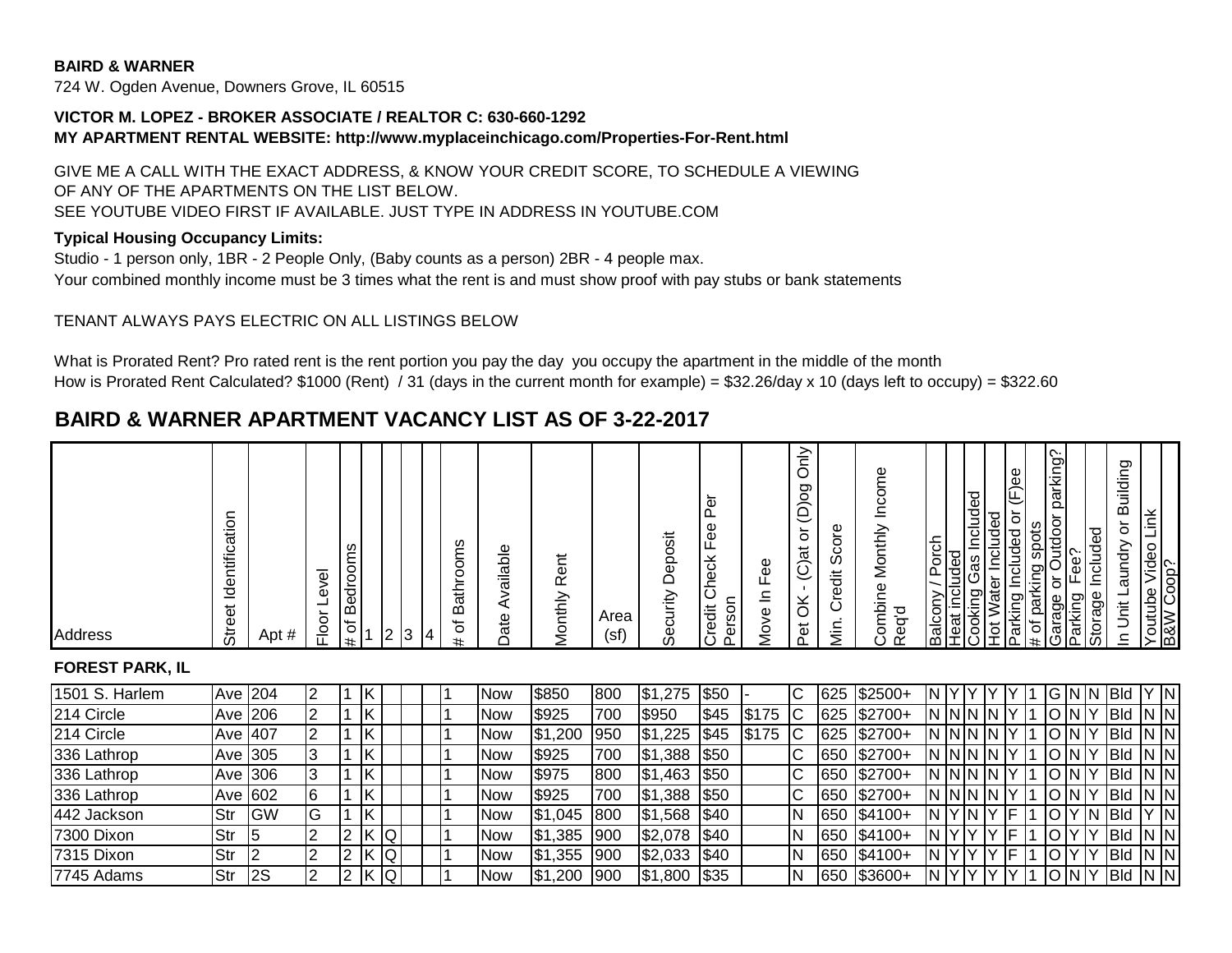| 7745 Adams                            | Str                   | 2S                               | $\overline{2}$                   | $\overline{2}$     | K Q                          |                |   | 11                         | <b>Now</b>               | \$1,200            | 900          | \$1,800                | \$35                              |             | N                                       | 650               | \$3600+                         | N <sub>Y</sub>                |               | Y.                      | Y                       | $ \bar{Y} $                  | $\overline{1}$     |                            | O N Y           | Bld                                                | N N                              |   |
|---------------------------------------|-----------------------|----------------------------------|----------------------------------|--------------------|------------------------------|----------------|---|----------------------------|--------------------------|--------------------|--------------|------------------------|-----------------------------------|-------------|-----------------------------------------|-------------------|---------------------------------|-------------------------------|---------------|-------------------------|-------------------------|------------------------------|--------------------|----------------------------|-----------------|----------------------------------------------------|----------------------------------|---|
| 1124 Dunlop                           | Ave 2C                |                                  | $\overline{2}$                   | $\overline{1}$     | $\overline{\mathsf{K}}$      |                |   | $\overline{1}$             | <b>Now</b>               | \$950              | 750          | \$1,425                | \$50                              |             | $\overline{C}$                          | 650               | \$3700+                         | N Y                           |               | Y                       | Υ                       | Y                            | $\mathbf 1$        |                            |                 | $O N N B$ ld                                       | $Y$ N                            |   |
| 1124 Dunlop                           | Ave 3A                |                                  | 3                                | $\overline{2}$     | $\overline{\mathsf{x}}$      | Q              |   | $\overline{1}$             | <b>Now</b>               | \$1,195            | 900          | \$1,793                | \$50                              |             | $\overline{\text{c}}$                   | 650               | \$3700+                         | N.                            | Y             | Y                       | Y                       | Y                            |                    |                            |                 | ONN Bld                                            | $Y$ N                            |   |
| <b>RIVER FOREST, IL</b>               |                       |                                  |                                  |                    |                              |                |   |                            |                          |                    |              |                        |                                   |             |                                         |                   |                                 |                               |               |                         |                         |                              |                    |                            |                 |                                                    |                                  |   |
| 1522 N. Harlem                        | Ave 1S                |                                  | ∣1                               |                    | $2$ K Q                      |                |   | 11                         | <b>Now</b>               | \$1,385            |              | 1050 \$2,078           | \$40                              |             | N                                       |                   | 650 \$4000+                     |                               |               |                         |                         |                              |                    |                            |                 | N  Y  Y  Y  F  1  O  Y  Y  Bld                     | Y N                              |   |
| OAK PARK, IL                          |                       |                                  |                                  |                    |                              |                |   |                            |                          |                    |              |                        |                                   |             |                                         |                   |                                 |                               |               |                         |                         |                              |                    |                            |                 |                                                    |                                  |   |
| None                                  |                       |                                  |                                  |                    |                              |                |   |                            |                          |                    |              |                        |                                   |             |                                         |                   |                                 |                               |               |                         |                         |                              |                    |                            |                 |                                                    |                                  |   |
| <b>BERWYN, IL</b>                     |                       |                                  |                                  |                    |                              |                |   |                            |                          |                    |              |                        |                                   |             |                                         |                   |                                 |                               |               |                         |                         |                              |                    |                            |                 |                                                    |                                  |   |
| 1823 S. Harlem                        | Ave 1R                |                                  | $\vert$ 1                        | $\overline{c}$     | QQ                           |                |   | 11                         | <b>Now</b>               | \$100              | 900          | \$0                    | \$35                              |             | Υ                                       | 625               | $$3000+$                        | N Y                           |               | IN.                     |                         | Y                            |                    |                            | ONY             | <b>Bld</b>                                         | Y Y                              |   |
| 1929 S. Grove                         | Ave                   | 305                              | $\overline{4}$                   | $\overline{0}$     | $\overline{\mathsf{K}}$      |                |   | I1                         | <b>Now</b>               | \$675              | 500          | \$0                    | \$50                              | \$300       | Y                                       | 650               | $$1800+$                        | YY                            |               | $\overline{\mathsf{N}}$ | $Y$ N                   |                              |                    |                            | Y               | <b>Bld</b>                                         | N <sub>Y</sub>                   |   |
| 1941 S. Grove                         | Ave                   | 3E                               | $\overline{\mathbf{4}}$          | $\pmb{0}$          | Κ                            |                |   | $\overline{1}$             | <b>Now</b>               | \$675              | 500          | $\sqrt{6}$             | \$50                              | \$300       | Y                                       | 650               | $$1800+$                        | $\overline{Y}$ Y              |               | IN.                     | Y N                     |                              |                    |                            |                 | Y<br><b>Bld</b>                                    | N <sub>Y</sub>                   |   |
| 6813 W. 21st                          | Str                   | 1403                             | $\overline{4}$                   | $\overline{0}$     | $\overline{K}$               |                |   | 11                         | <b>Now</b>               | \$675              | 500          | \$0                    | \$50                              | \$300       | Y                                       | 650               | $$1800+$                        | $\overline{Y}$ $\overline{Y}$ |               | $\overline{\mathsf{N}}$ | Y                       | $\overline{\mathsf{N}}$      |                    |                            | Y               | <b>Bld</b>                                         | N <sub>Y</sub>                   |   |
| <b>MAYWOOD, IL</b>                    |                       |                                  |                                  |                    |                              |                |   |                            |                          |                    |              |                        |                                   |             |                                         |                   |                                 |                               |               |                         |                         |                              |                    |                            |                 |                                                    |                                  |   |
| 1914 RailRoad                         | Ave $3\overline{W}$   |                                  | 3                                |                    | 0K                           |                |   | l 1                        | <b>Now</b>               | \$995              | 750          | \$0                    | \$50                              | \$500       | IN.                                     |                   | 625 \$2700+                     |                               |               | $Y$ NN N N              |                         |                              |                    |                            |                 | Y Bld                                              | Y Y                              |   |
| http://forestparkrealestate.webs.com/ |                       |                                  |                                  |                    |                              |                |   |                            |                          |                    |              |                        |                                   |             |                                         |                   |                                 |                               |               |                         |                         |                              |                    |                            |                 |                                                    |                                  |   |
|                                       |                       |                                  |                                  |                    |                              |                |   |                            |                          |                    |              |                        |                                   |             |                                         |                   |                                 |                               |               |                         |                         |                              |                    |                            |                 |                                                    |                                  |   |
| <b>Address</b>                        | Street Identification | Apt #                            | Level<br>Floor                   | Bedrooms<br>đ<br># |                              | 2 <br>3        | 4 | <b>Bathrooms</b><br>৳<br># | Date Available           | Monthly Rent       | Area<br>(sf) | Security Deposit       | Per<br>Credit Check Fee<br>Person | Move In Fee | ðnly<br>$-C$ ) at or $(D)$ og<br>Pet OK | Min. Credit Score | Combine Monthly Income<br>Req'd | Balcony / Porch               | Heat included | Gas Included<br>Cooking | Hot Water Included      | (F)ee<br>Parking Included or | # of parking spots | Garage or Outdoor parking? | Fee?<br>Parking | or Building<br>Storage Included<br>In Unit Laundry | Youtube Video Link<br>B&W Coop?  |   |
| <b>OAKBROOK TERRACE, IL</b>           |                       |                                  |                                  |                    |                              |                |   |                            |                          |                    |              |                        |                                   |             |                                         |                   |                                 |                               |               |                         |                         |                              |                    |                            |                 |                                                    |                                  |   |
| 2003 S. Meyer                         | Rd                    | 2                                | $\overline{2}$                   | 3                  | K                            | Q Q            |   | $\overline{2}$             | <b>Now</b>               | \$4,010            | 1749         | \$<br>$\frac{175}{ }$  | \$65                              |             | Υ                                       | 650               | \$12000+                        | $Y$ N                         |               | <b>N</b>                | N <sub>Y</sub>          |                              | 1                  |                            |                 | G N N In                                           | N <sub>Y</sub>                   |   |
| 2003 S. Meyer                         | Rd                    | 2                                | $\overline{2}$                   | $\overline{3}$     | $\overline{\mathsf{x}}$      | $\frac{1}{2}$  |   | $\overline{2}$             | <b>Now</b>               | \$3,510            | 1598         | \$<br>$\overline{175}$ | \$65                              |             | Y                                       | 650               | $$10000+$                       | $\overline{Y}$ N              |               | IN.                     | N                       |                              | 1                  |                            |                 | $G$ N N $\ln$                                      | N <sub>Y</sub>                   |   |
| 2003 S. Meyer                         | Rd                    | $\overline{2}$                   | $\overline{2}$                   | $\overline{2}$     | $\overline{K}$               | $\overline{Q}$ |   | $\overline{2}$             | <b>Now</b>               | \$3,505            | 1569         | \$<br>175              | \$65                              |             | Y                                       | 650               | $$10000+$                       | Y                             | <b>N</b>      | N                       | $\overline{\mathsf{z}}$ | Y                            |                    | G N                        |                 | N In                                               | $\overline{\mathsf{N}}$          | Υ |
| 2003 S. Meyer                         | Rd                    | $\overline{2}$                   | $\overline{2}$                   | $\overline{2}$     | $\overline{\mathsf{K}}$      | $\overline{Q}$ |   | $\overline{2}$             | <b>Now</b>               | \$3,045            | 1319         | \$<br>$\frac{175}{ }$  | \$65                              |             | Y                                       | 650               | \$9000+                         | $\overline{Y}$ N              |               | N                       | IN I                    | Υ                            | 1                  | G N                        |                 | $N$ In                                             | $\overline{N}$                   |   |
| 2003 S. Meyer                         | Rd                    | $\overline{2}$                   | $\overline{2}$                   | $\overline{2}$     | $\overline{\mathsf{K}}$      | Q              |   | $\overline{2}$             | <b>Now</b>               | \$2,705            | 1182         | \$<br>175              | \$65                              |             | Y                                       | 650               | \$8100+                         | Y N                           |               | ΙN                      | N <sub>Y</sub>          |                              | 1                  | G N                        |                 | $N \ln$                                            | $\overline{N}$                   |   |
| 2003 S. Meyer                         | Rd                    | $\overline{2}$                   | $\overline{2}$                   | $\vert$ 1          | Κ                            |                |   | $\overline{1}$             | <b>Now</b>               | \$2,555            | 1134         | \$<br>175              | \$65                              |             | Y                                       | 650               | \$7500+                         | $\overline{Y}$ N              |               | N                       | N <sub>Y</sub>          |                              | 1                  | GN                         |                 | $N$ In                                             | $\overline{N}$                   |   |
| 2003 S. Meyer<br>2003 S. Meyer        | Rd<br>Rd              | $\overline{2}$<br>$\overline{2}$ | $\overline{2}$<br>$\overline{2}$ | $\vert$ 1          | $\overline{\mathsf{K}}$<br>Κ |                |   | 11<br>$\overline{1}$       | <b>Now</b><br><b>Now</b> | \$2,245<br>\$2,020 | 998<br>856   | \$<br>175<br>\$<br>175 | \$65<br>\$65                      |             | Υ<br>Y                                  | 650<br>650        | \$6600+<br>\$6000+              | Y N                           |               | N<br>$Y$ N N N Y        | $\mathsf{N}$            |                              | $\mathbf 1$        | G N                        |                 | $N$ In<br>G N N In                                 | $\overline{N}$<br>N <sub>Y</sub> |   |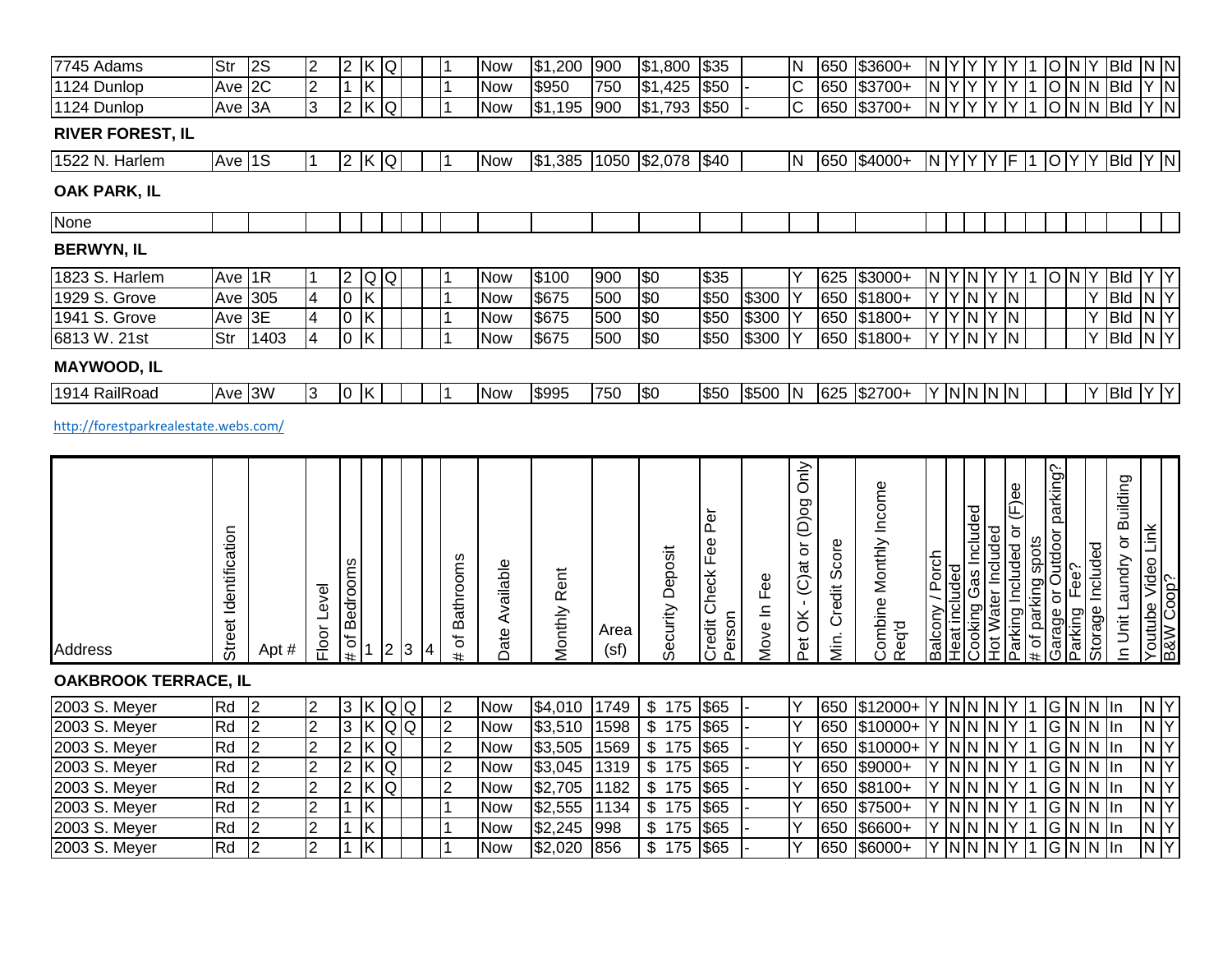# **CHICAGO, IL**

| <b>Address</b>                                                                                                   |
|------------------------------------------------------------------------------------------------------------------|
| -<br>Identification<br>Street                                                                                    |
| #<br>Apt                                                                                                         |
| ত্<br>õ<br>ᅳ<br>১<br>으<br>ட                                                                                      |
| Bedrooms<br>৳<br>#                                                                                               |
| 2                                                                                                                |
| $\bullet$<br>ు                                                                                                   |
| oms<br>o<br>athr<br>മ<br>৳<br>#                                                                                  |
| ailable<br>c<br>ate                                                                                              |
| Rent<br>≧<br>Vlonth                                                                                              |
| Area<br>(sf)                                                                                                     |
| Deposit<br>ecurity<br>ω                                                                                          |
| ∽<br>Φ<br>௳<br>Φ<br>֎<br>heck<br>$\div$<br>$\check{ }$<br>$\overline{\phantom{0}}$<br>ā<br>redit<br>٥<br>Δ       |
| 99<br>щ<br>$\overline{\phantom{0}}$<br>∸<br>Ф<br>ŠΣ                                                              |
| $\geq$<br>◡<br>pod<br>$\overline{5}$<br>(C)at<br>ă<br>$\vec{e}$<br>$\Omega$                                      |
| Φ<br>ă<br>တိ<br>も<br>Ф<br>ပ်<br><b>Nin</b>                                                                       |
| Φ<br>Incom<br>Monthly<br>ombine<br>ᡋ<br>Φ<br>$\alpha$                                                            |
| Balcony / Porch<br>Heat included                                                                                 |
| Included<br>ter Included<br>Included or<br>cas<br>Water<br>$\check{ }$<br>buryoo;<br>lot Wat<br>arking<br>÷<br>ပ |
| $(e)$ ee<br>$\overline{\sigma}$<br>பட<br>ᅭ                                                                       |
| f parking spots<br>rage or Outdoor parking?<br>rking _Eee?<br>Garage<br>Parking                                  |
| Storage                                                                                                          |
| ႒<br>Buildin<br>$\overline{\sigma}$<br>youna.<br>ᆜ<br>j<br>≐                                                     |
| Link<br>Youtube Video I<br>B&W Coop?                                                                             |

## **BRIDGEPORT**

| 13254 S. Wallace   | IStr | 2F    |  | ⊥K ∶  | K IQ |  | Now        | ,000 875<br>IS 1 |      | \$1,000      | ∣\$50 | ΙN | $625$ $$3000+$  | NNNNN          |  |  |  | ' IBId | Y IN      |
|--------------------|------|-------|--|-------|------|--|------------|------------------|------|--------------|-------|----|-----------------|----------------|--|--|--|--------|-----------|
| 13256 S. Wallace   | IStr | - I2F |  | ıK.   |      |  | Now        | ,000<br>\$1      | 875  | ,000<br>IS 1 | \$50  | IN | $ 625 $ \$3000+ | IN ININ IN IN  |  |  |  | ∣Bld   | 'IN       |
| 3502 S. Halsted    | Str  | 3S    |  | -Q IT |      |  |            | \$975            | 875  | \$975        | \$50  | IN | 625 \$2800+     | IN IN IN IN IN |  |  |  | 'N IN  | <b>IN</b> |
| 13125 S. Princeton |      | 2F    |  |       | QQ   |  | Now        | \$900            | 1875 | \$900        | \$50  | IN | 625 \$2700+     | NNNNN          |  |  |  | ∣ IBId | Y N       |
| 3125 S. Princeton  | Str  | 3F    |  |       | Q Q  |  | <b>Now</b> | \$900            | 875  | \$900        | \$50  | IN | 625 \$2700+     | NNNNN          |  |  |  | ∣  Bld | Y N       |

### <http://bridgeportre.webs.com/>

### **LOGAN SQUARE**

| 3259 W Wrightwood | IAve I2H        |  | 10 | IQ.   |  |  | Now        | I\$995       | 1700 | <b>S50</b>  | <b>S</b> 350 | -IN | 625 \$3000+ | Y NIY  |       |  | TY IN |  | $N$ Bid $N$ $Y$ |  |
|-------------------|-----------------|--|----|-------|--|--|------------|--------------|------|-------------|--------------|-----|-------------|--------|-------|--|-------|--|-----------------|--|
| 3265 W Wrightwood | TAve I3T        |  |    | IQ.   |  |  | Now        | <b>S995</b>  | 1700 | <b>S</b> 50 | <b>S</b> 350 | -IN | 625 \$3000+ | Y INIY |       |  | IN.   |  | $N$ Bid $N$ $Y$ |  |
| 3261 W Wrightwood | Ave 2J          |  |    | IQ.   |  |  | Now        | <b>S895</b>  | 650  | \$50        | <b>S350</b>  | -IN | 625 \$3000+ |        | `INIY |  | `IN.  |  | $N$ Bid $N$ $Y$ |  |
| 3261 W Wrightwood | IAve I1N        |  |    | IQ.   |  |  | <b>Now</b> | <b>IS950</b> | 700  | \$50        | <b>S</b> 350 | -IN | 625 \$3000+ | Y NY   |       |  | IN.   |  | $N$ Bid $N$ $Y$ |  |
| 3265 W Wrightwood | <b>LAve I2V</b> |  |    | -IQ i |  |  | Now        | <b>IS995</b> | 700  | <b>S</b> 50 | <b>S350</b>  | -IN | 625 \$3000+ | Y INIY |       |  | IN.   |  | $N$ Bid $N$ $Y$ |  |
| 3259 W Wrightwood | TAve I1T        |  |    | IQ.   |  |  | Now        | <b>IS995</b> | 1700 | <b>S</b> 50 | <b>IS350</b> | -IN | 625 \$3000+ | Y INIY |       |  | `IN-  |  | N Bld N Y       |  |
| 3259 W Wrightwood | <b>Ave I1F</b>  |  |    | IQ.   |  |  | <b>Now</b> | <b>IS995</b> | 700  | \$50        | <b>S</b> 350 | -IN | 625 \$3000+ | Y NY   |       |  | 'IN I |  | $N$ Bid $N$ $Y$ |  |

# **SOUTH AUSTIN**

| 123 N. Central | Ave 201 |  |     |      |  | <b>NOW</b> | <b>S675</b> | 600  | 1\$0       | \$50 | <b>S500</b>  | IN  | 600  | $ $1800+$ | IN      | <b>IYM</b> |         | IN.     |  | IN Bld    | Y IY |                        |
|----------------|---------|--|-----|------|--|------------|-------------|------|------------|------|--------------|-----|------|-----------|---------|------------|---------|---------|--|-----------|------|------------------------|
| 123 N. Central | Ave 202 |  |     |      |  | <b>NOW</b> | <b>S675</b> | 600  | <b>ISO</b> | \$50 | <b>S500</b>  | IN  | 600  | $$1800+$  | ΙN      | IY IN      |         | IN.     |  | IN Bld    |      | ΙV                     |
| 123 N. Central | Ave 406 |  |     |      |  | <b>NOW</b> | 1\$675      | 600  | 1\$0       | \$50 | <b>S500</b>  | -IN | 600  | $$1800+$  | ΙN      | IY IN      |         | IN.     |  | IN Bld    |      |                        |
| 123 N. Central | Ave 408 |  |     |      |  | Now        | IS675       | 1600 | 1\$0       | \$50 | <b>IS500</b> | IN. | 600  | $$1800+$  | IN      | ' IY IN    |         | IN.     |  | IN Bld    |      |                        |
| 123 N. Central | Ave 509 |  | IQ. |      |  | <b>NOW</b> | <b>S525</b> | 500  | <b>ISO</b> | \$50 | IS500        | -IN | 1600 | $$1500+$  | ΙN      | ' IY IN    |         | IN.     |  | $N$ $Bld$ |      |                        |
| 7 N. Pine      | Ave I   |  |     | . IK |  | Now        | IS700       | 1750 | 1\$0       | \$50 | \$500        | IN. | 600  | $$2100+$  | IN ININ |            |         | . IN IN |  | IN IN     | עו   | $\mathsf{I}\mathsf{v}$ |
| 7 N. Pine      | Ave 13  |  |     | ΙK   |  | <b>Now</b> | \$700       | 750  | 1\$0       | \$50 | IS500        | -IN | 600  | $$2100+$  | ΙN      | ININ.      | I IN IN |         |  | IN IN     | v    | IV                     |